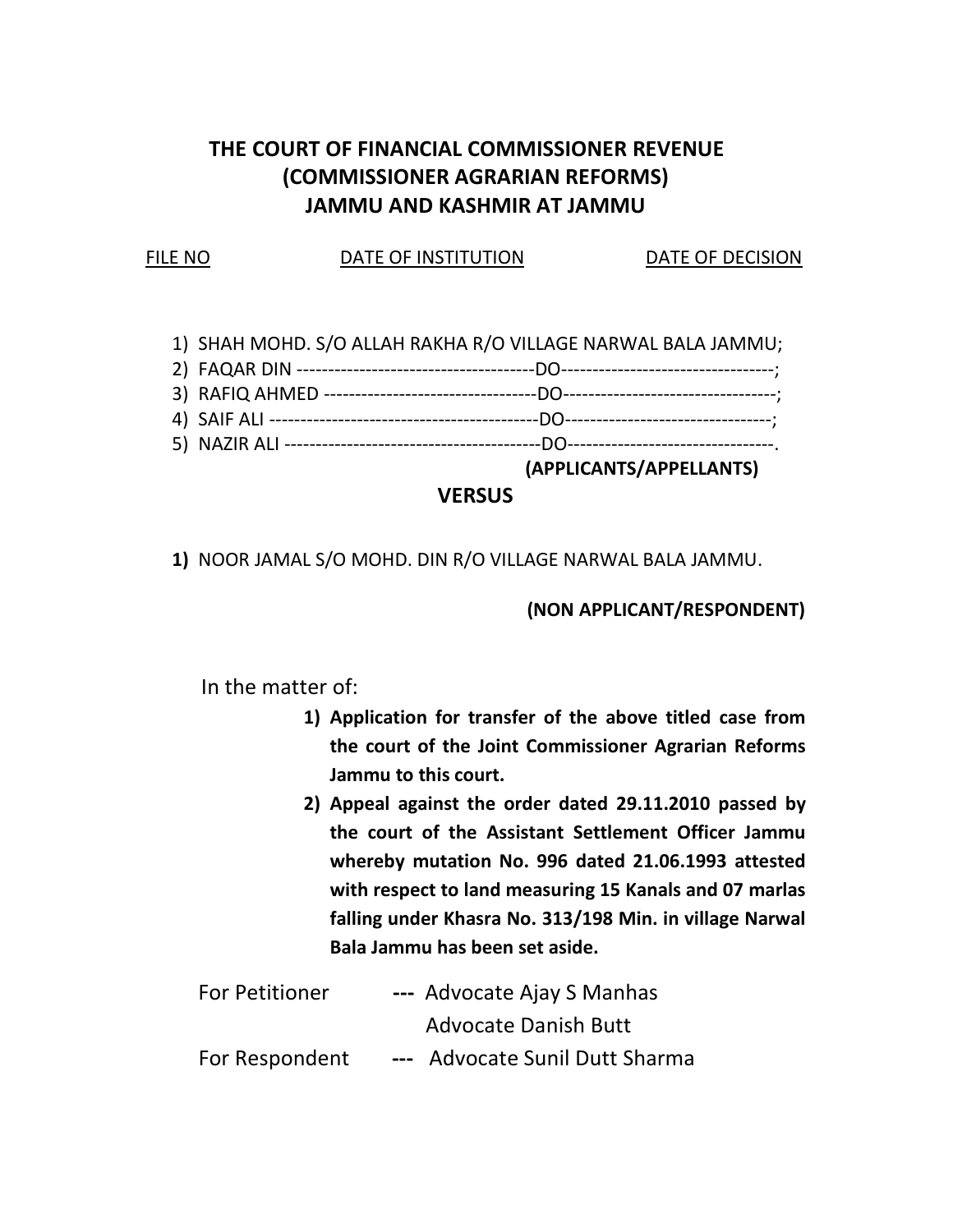### J U D G E M E N T

- 1) The present controversy before this court is related to land measuring 15 Kanals and 07 Marlas falling under Khasra No. 313/198 in village Narwal Bala Jammu. The Naib Tehsildar Bahu, Jammu attested the impugned mutation No. 996 dated 21.06.1993 on the basis of a decree of the civil court Jammu.
- 2) Aggrieved, Noor Din, father of the non applicant/respondent herein challenged the above stated mutation before the court of the ASO Jammu. In short, the court below observed that the order on the impugned mutation has been passed with respect to land over which mutation No. 320 under Sec. 4 and mutation No. 936 under Sec. 8 of the Agrarian Reforms Act, 1976, respectively already stands attested. The said court considered the impugned mutation as baseless and in violation of Sec. 28-A of the same Act and accordingly directed to set aside the same.
- 3) Dissatisfied, the appellants herein went in appeal before the court of the Settlement Commissioner Jammu and Kashmir. The court below returned the petition on 05.08.2011 with the suggestion to the appellants to approach the court of competent jurisdiction for Agrarian Reforms. However, on 03.08.2011, the petitioners had already moved the J&K Special Tribunal in revision against the order of the ASO Jammu. The Tribunal disposed off the revision petition on 27.11.2002 as not maintainable and held that the petitioners may approach the Commissioner Agrarian Reforms as the matter is related to the Agrarian Reforms Act, 1976. The appellants subsequently filed the above titled appeal against the order passed by the court of the Assistant Settlement Officer Jammu before the court of the Joint Commissioner Agrarian Reforms Jammu. Later, during the pendency of the said appeal before the court below, they filed the present application for the transfer of the said appeal before this court. The application was processed and a para wise reply along with the record was called for from the court below. The case file was submitted, however, the reply could not be tendered due to the abolition of the court below by the Govt. of Jammu and Kashmir. Later, the parties entered into a compromise and a copy of the